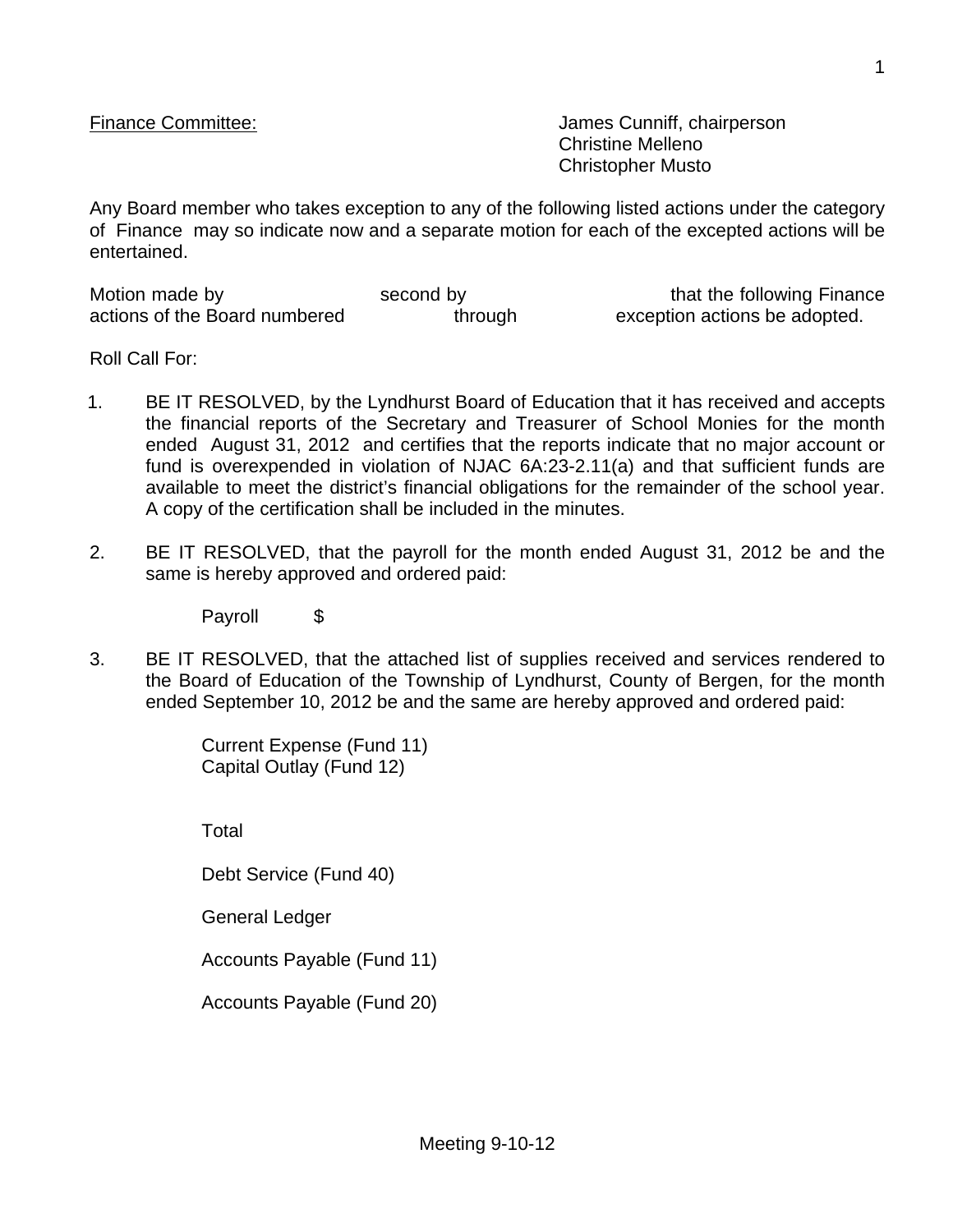4. BE IT RESOLVED, that cafeteria services rendered to the Board of Education of the Township of Lyndhurst, County of Bergen, for the month of August 2012, be and the same are hereby approved and ordered paid:

## Services \$

- 5. BE IT RESOLVED, that the Lyndhurst Board of Education approve the attached transfers for the month of August 2012.
- 6. BE IT RESOLVED, that the Lyndhurst Board of Education enter into a contract with Advanced Animal & Pest Control, Inc., Lyndhurst, effective October 1, 2012 through June 30, 2013, for monthly monitoring and maintenance service for the 2012-2013 school year.
- 7. BE IT RESOLVED, that the Lyndhurst Board of Education enter into a service contract with Susan Cowell, VHS Instructor/Consultant for the 2012-2013 school year at \$9000.00.
- 8. BE IT RESOLVED, that the Lyndhurst Board of Education approve TAMCO Capital Corporation end of lease buyout payment, per agreement on file.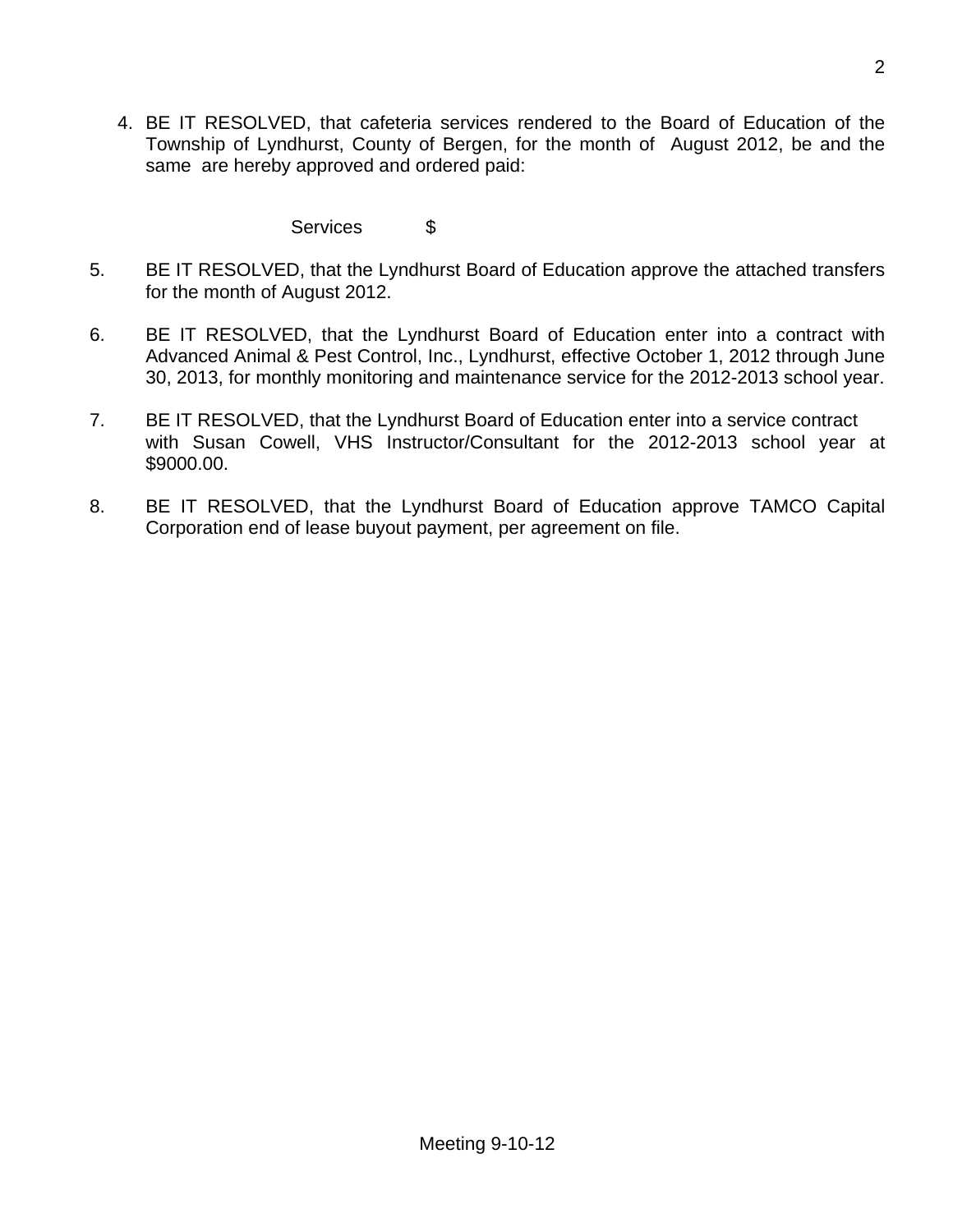## Education & Curriculum Committee: Josephine Malaniak, chairperson

Ronald Grillo Christine Melleno

Any Board member who takes exception to any of the following listed actions under the category of Education & Curriculum may so indicate now and a separate motion for each of the excepted actions will be entertained.

Motion made by second by second by that the following Education & Curriculum actions of the Board numbered through exception actions be adopted.

Roll Call For:.

1. BE IT RESOLVED, that the Lyndhurst Board of Education approve the Uniform State Memorandum of Agreement between the Lyndhurst Board of Education and the Lyndhurst Police Department for the 2012-2013 school year. A copy is on file in the Board Office.